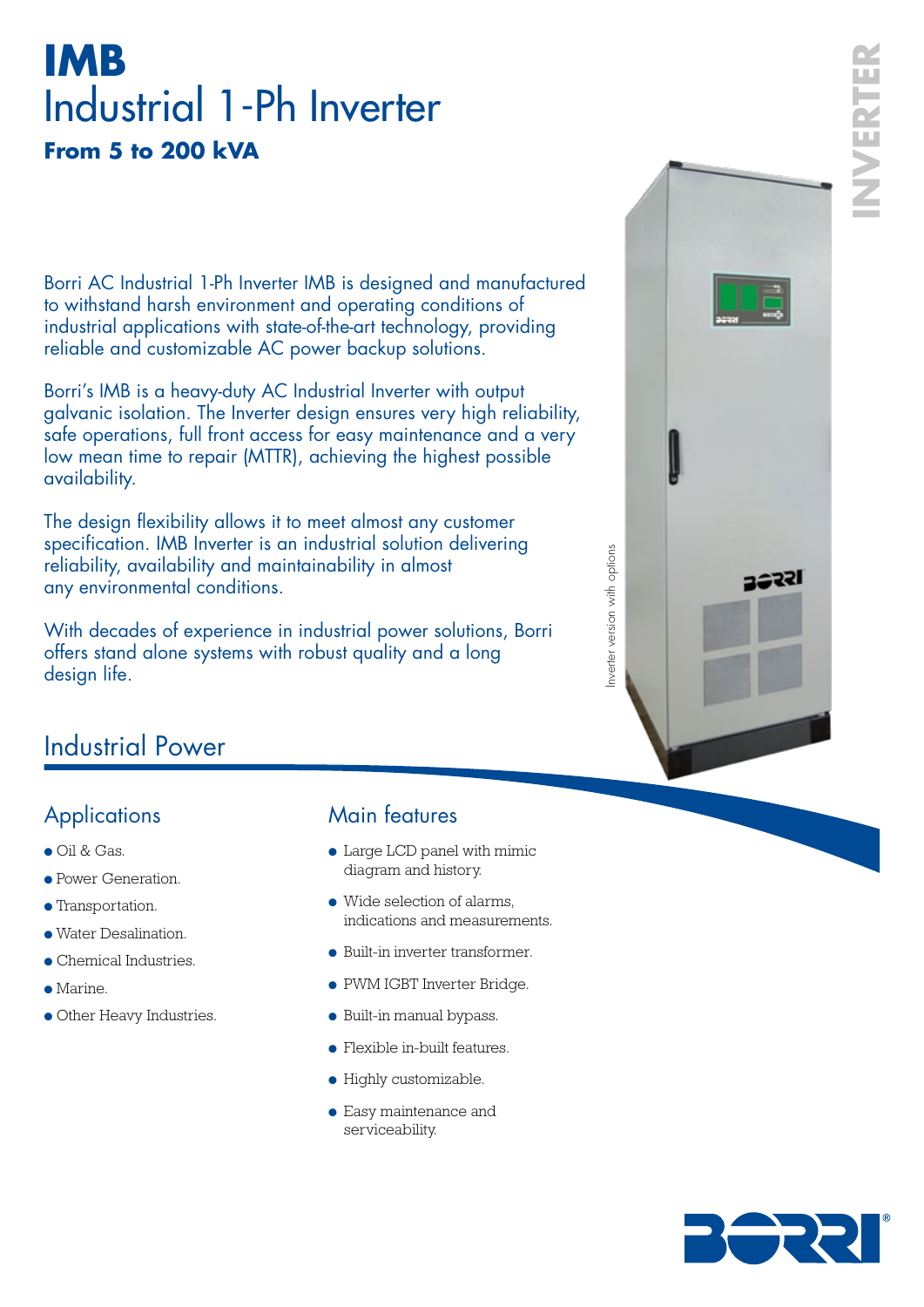

#### **IMB technical data**

| 48 Vdc**                          | 5                                                                                                                                                                                                                                                                                                                               | 10             | 15     | 20 | $\overline{a}$ | $\overline{a}$ | ÷.                                                          |    | $\overline{a}$ | ۰   | $\sim$         | $\overline{a}$ |                |
|-----------------------------------|---------------------------------------------------------------------------------------------------------------------------------------------------------------------------------------------------------------------------------------------------------------------------------------------------------------------------------|----------------|--------|----|----------------|----------------|-------------------------------------------------------------|----|----------------|-----|----------------|----------------|----------------|
| 110 Vdc                           | 5                                                                                                                                                                                                                                                                                                                               | 10             | 15     | 20 | 30             | 40             | 50                                                          |    | $\blacksquare$ |     | $\blacksquare$ |                |                |
| 220 Vdc                           | 5                                                                                                                                                                                                                                                                                                                               | 10             | 15     | 20 | 30             | 40             | 50                                                          | 60 | 80             | 100 | $\blacksquare$ | $\blacksquare$ | $\overline{a}$ |
| 400 Vdc                           | $\overline{a}$                                                                                                                                                                                                                                                                                                                  | $\blacksquare$ | $\sim$ |    |                | $\blacksquare$ | 50                                                          | 60 | 80             | 100 | 120            | 160            | 200            |
| Nominal power (kW)                | 4                                                                                                                                                                                                                                                                                                                               | 8              | 12     | 16 | 24             | 32             | 40                                                          | 48 | 64             | 80  | 96             | 128            | 160            |
| Input                             |                                                                                                                                                                                                                                                                                                                                 |                |        |    |                |                |                                                             |    |                |     |                |                |                |
| DC voltage                        | 48 Vdc (40÷70 Vdc range) / 110 Vdc (90÷160 Vdc range) / 220 Vdc (180÷300 Vdc range) / 400 Vdc (320÷480 Vdc range)                                                                                                                                                                                                               |                |        |    |                |                |                                                             |    |                |     |                |                |                |
| Bypass input voltage              | 110/115/120 or 220/230/240 Vac 1-phase ±20%<br>(adjustable according to inverter output voltage)                                                                                                                                                                                                                                |                |        |    |                |                |                                                             |    |                |     |                |                |                |
| Output                            |                                                                                                                                                                                                                                                                                                                                 |                |        |    |                |                |                                                             |    |                |     |                |                |                |
| Nominal voltage                   | 110/115/120/220/230/240 Vac 1-phase                                                                                                                                                                                                                                                                                             |                |        |    |                |                |                                                             |    |                |     |                |                |                |
| Frequency                         | 50/60 Hz (selectable), ±0.001 Hz free running, ±2 Hz synchronized with mains                                                                                                                                                                                                                                                    |                |        |    |                |                |                                                             |    |                |     |                |                |                |
| Voltage regulation                | ±1% static; ±5% dynamic (80% load change), <40 ms recovery time                                                                                                                                                                                                                                                                 |                |        |    |                |                |                                                             |    |                |     |                |                |                |
| Overload capacity                 | 125% for 10 min; 150% for 1 min; 200% for 100 ms                                                                                                                                                                                                                                                                                |                |        |    |                |                |                                                             |    |                |     |                |                |                |
| Harmonic Distortion THDv          |                                                                                                                                                                                                                                                                                                                                 |                |        |    |                |                | <2% linear load; <5% non-linear load                        |    |                |     |                |                |                |
| System                            |                                                                                                                                                                                                                                                                                                                                 |                |        |    |                |                |                                                             |    |                |     |                |                |                |
| Dimensions                        | From 600 mm to 2400 mm width, 800/1000 mm depth, 2100 height                                                                                                                                                                                                                                                                    |                |        |    |                |                |                                                             |    |                |     |                |                |                |
| Cooling                           | Forced ventilation (optional redundant fans)                                                                                                                                                                                                                                                                                    |                |        |    |                |                |                                                             |    |                |     |                |                |                |
| Colour                            | RAL 7035 (optional other colours)                                                                                                                                                                                                                                                                                               |                |        |    |                |                |                                                             |    |                |     |                |                |                |
| Protection degree<br>(IEC 60529)  | IP 20 (optional up to IP 54)                                                                                                                                                                                                                                                                                                    |                |        |    |                |                |                                                             |    |                |     |                |                |                |
| Environmental                     |                                                                                                                                                                                                                                                                                                                                 |                |        |    |                |                |                                                             |    |                |     |                |                |                |
| Operating temperature             | -10° C to 40° C (up to 55° C with de-rating) / Storage: -20° C to 70° C                                                                                                                                                                                                                                                         |                |        |    |                |                |                                                             |    |                |     |                |                |                |
| Altitude                          |                                                                                                                                                                                                                                                                                                                                 |                |        |    |                |                | $<$ 1000 m (up to 2000 m de-rating according to EN 62040-3) |    |                |     |                |                |                |
| Audible noise at 1<br>meter (dBA) |                                                                                                                                                                                                                                                                                                                                 |                |        |    |                |                | 65 to 70 (depending on rating and options)                  |    |                |     |                |                |                |
| <b>User Interface</b>             |                                                                                                                                                                                                                                                                                                                                 |                |        |    |                |                |                                                             |    |                |     |                |                |                |
| Front panel                       | Graphic display, mimic LED panel, function keys, local EPO                                                                                                                                                                                                                                                                      |                |        |    |                |                |                                                             |    |                |     |                |                |                |
| Connectivity                      | Included: USB, alarm relay card, terminal block for auxiliary contacts                                                                                                                                                                                                                                                          |                |        |    |                |                |                                                             |    |                |     |                |                |                |
| <b>Standards</b>                  | Quality assurance, environment, health and safety: ISO 9001:2008, ISO 14001:2004, BS OHSAS 18001:2007;<br>Safety: IEC EN 62040-1;<br>EMC: IEC EN 62040-2;<br>Environmental aspects: IEC EN 62040-4;<br>Test and performance: IEC EN 62040-3 VFI-SS-111;<br>Protection degree: IEC 60529;<br>Marking: CE; Optional: UL Certified |                |        |    |                |                |                                                             |    |                |     |                |                |                |

\*Other ratings available on request \*\*Conditions apply

## Standard features

- Active parallel configuration via CANBUS connection.
- Standard configuration for cost-effective, short lead time solutions.
- Electronic current limit.
- 20 programmable alarm and status LEDs.
- Built-in inverter transformer.
- Communication ports and potential free contacts.

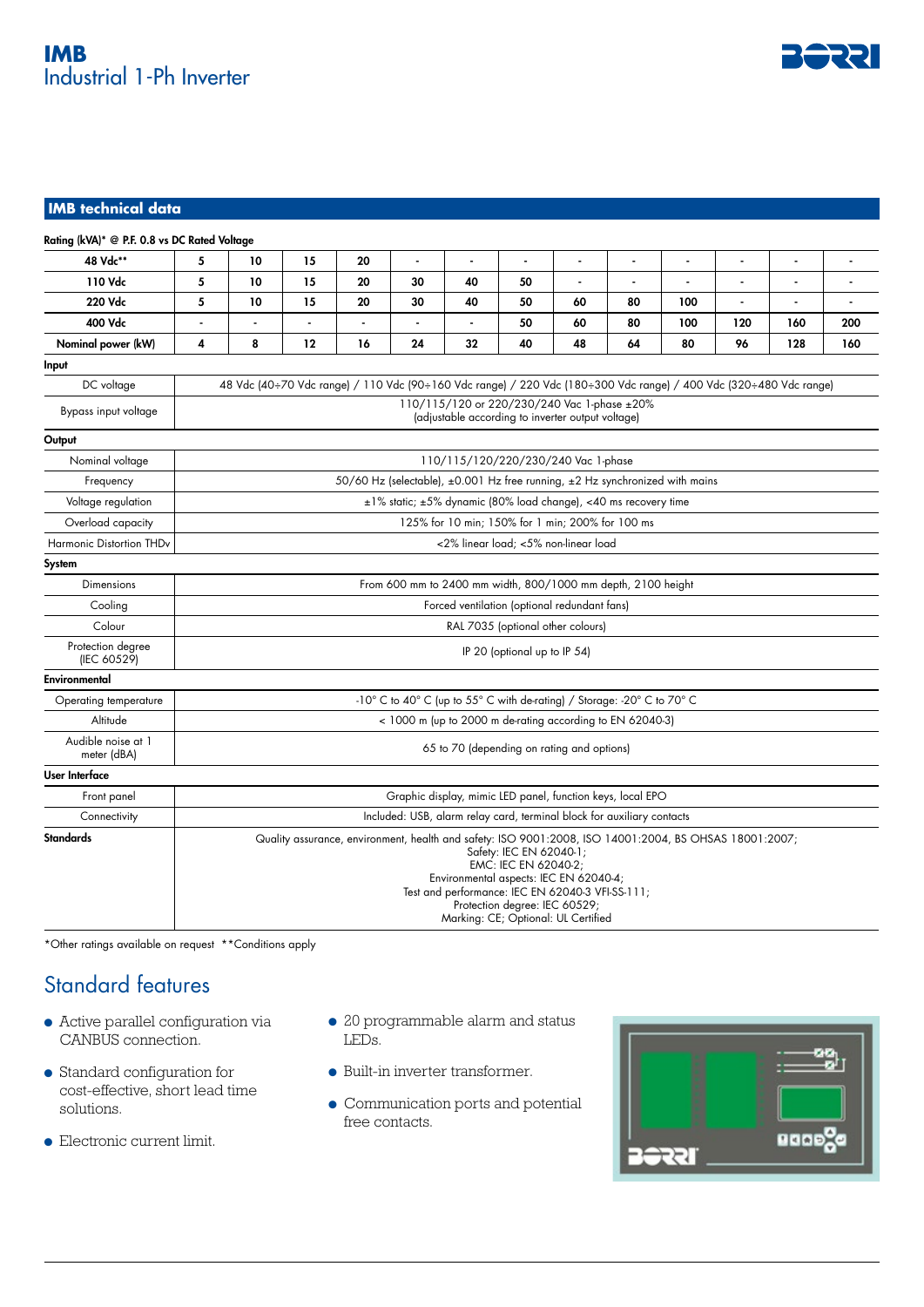

#### IMB schematic



## **Options**

Borri's engineer can help you to design the best solution for your application with a wide range of options, some of which are:

#### System

- Redundant/Parallel Load Sharing Configuration.
- AC distribution.
- AC earth-fault monitoring.
- Oversized inverter for higher short circuit capability.
- External manual bypass switch.
- Bypass isolation transformer.
- Bypass voltage stabiliser.

#### Alarms and measurement

- Analogue meters.
- Transducer.
- Additional LED alarm indicators.
- Additional relay board NO/NC contacts.
- Temperature alarm.
- Ground fault alarm.

#### Communication interfaces

- $\bullet$  RS-232/485 interface.
- SNMP adapter for Web browser-based monitoring.
- Modbus protocol on RS-485 or TCP/IP.
- IEC 61850 protocol.
- Protocol converters Profibus DP.

#### **Mechanical**

- Protection up to IP54 (or NEMA 12).
- Top/bottom cable entry.
- 100% redundant ventilation.
- Interior cabinet light.
- Cabinet heater.
- Special colour.
- Ambient temperature maximum 55°C  $(+131 \text{ °F})$  with derating.
- Altitude up to  $4,000$  m asl  $(13,000$  ft) with derating.
- Air filters at air inlet.